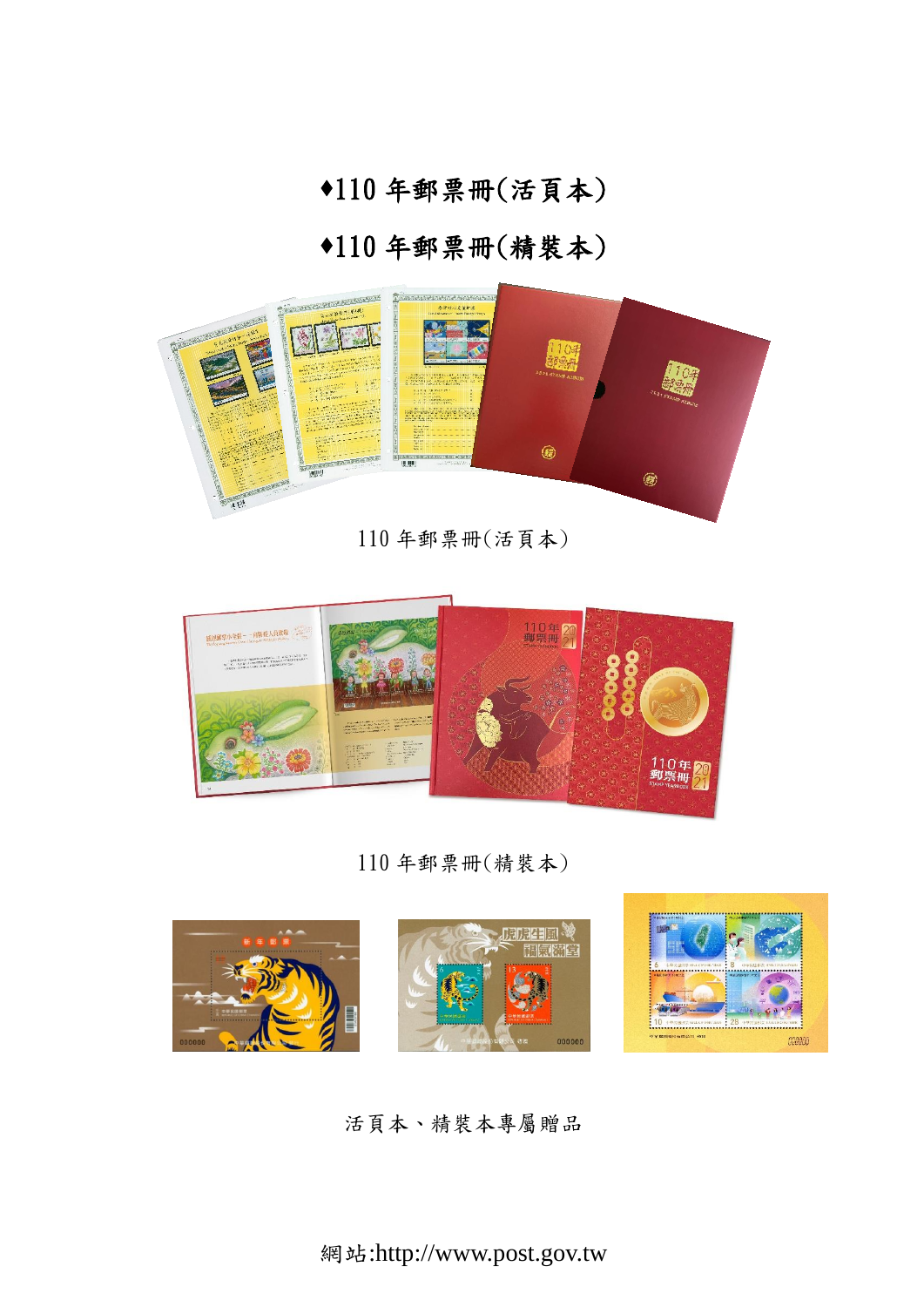## 110 年郵票冊(活頁本)

發售日期:民國111年1月5日

- 售 價:1.臺灣及金門、馬祖地區:每冊新臺幣 1,400 元。劃撥函購者應另 加包裹郵資及封裝材料費(詳見附註欄)。
	- 2.國外地區:每冊新臺幣 1,400 元(美金 50 元),郵資及封裝處理 費另計。
- 內 容:民國110年發行之特種、紀念郵票18套及專屬贈品一新年郵票小 全張樣張、新年郵票賀歲版(內含新年郵票 1 套 2 枚)及中華民國 建國 110 年紀念郵票珍藏版(內含「中華民國建國 110 年紀念郵票」 1 套 4 枚)各 1 張, 3 者加印序號相同之流水編號, 並附活頁集郵 卡及簡目。
- 式 樣:冊夾為暗紅色充皮紙裱膠套壓護角及湯金文字,另附暗紅色加霧面 處理立體紙匣,內含活頁卡 21 張(含護卡套)。
- 尺 寸:24 × 30.6 (公分)
- 發售數量:34,000 冊
- 發售地點:全國各地郵局、郵政博物館及「中華郵政集郵電子商城」 (https://stamp.post.gov.tw)均售。
- 為應集郵人士需要,製作「110年郵票冊(活頁本)」1種,內含郵票如下:
- 
- 2.寶島風情郵票-高雄市
- 3.馬雅各逝世百週年紀念郵票
- 4.觀賞水族生物郵票-金魚(第 3 輯)
- 5.臺灣近代畫作郵票(110 年版)
- 6.臺灣自行車道郵票(110 年版)
- 7.清徐揚日月合璧五星聯珠圖古畫 郵票(下輯)
- 8.臺灣古蹟郵票(110 年版)
- 9.高山植物郵票(第 1 輯)
- 1.澎湖南方四島國家公園郵票 10.李前總統登輝先生逝世週年紀念 郵票
	- 11.感恩郵票小全張-向防疫人員致 敬
	- 12.臺灣核心產業郵票
	- 13.寶島風情郵票-桃園市
	- 14.故宮早春圖古畫郵票小全張
	- 15.中華民國建國 110 年紀念郵票
	- 16.古典詩詞郵票(110 年版)
	- 17.客庄節慶郵票
	- 18.新年郵票(110 年版)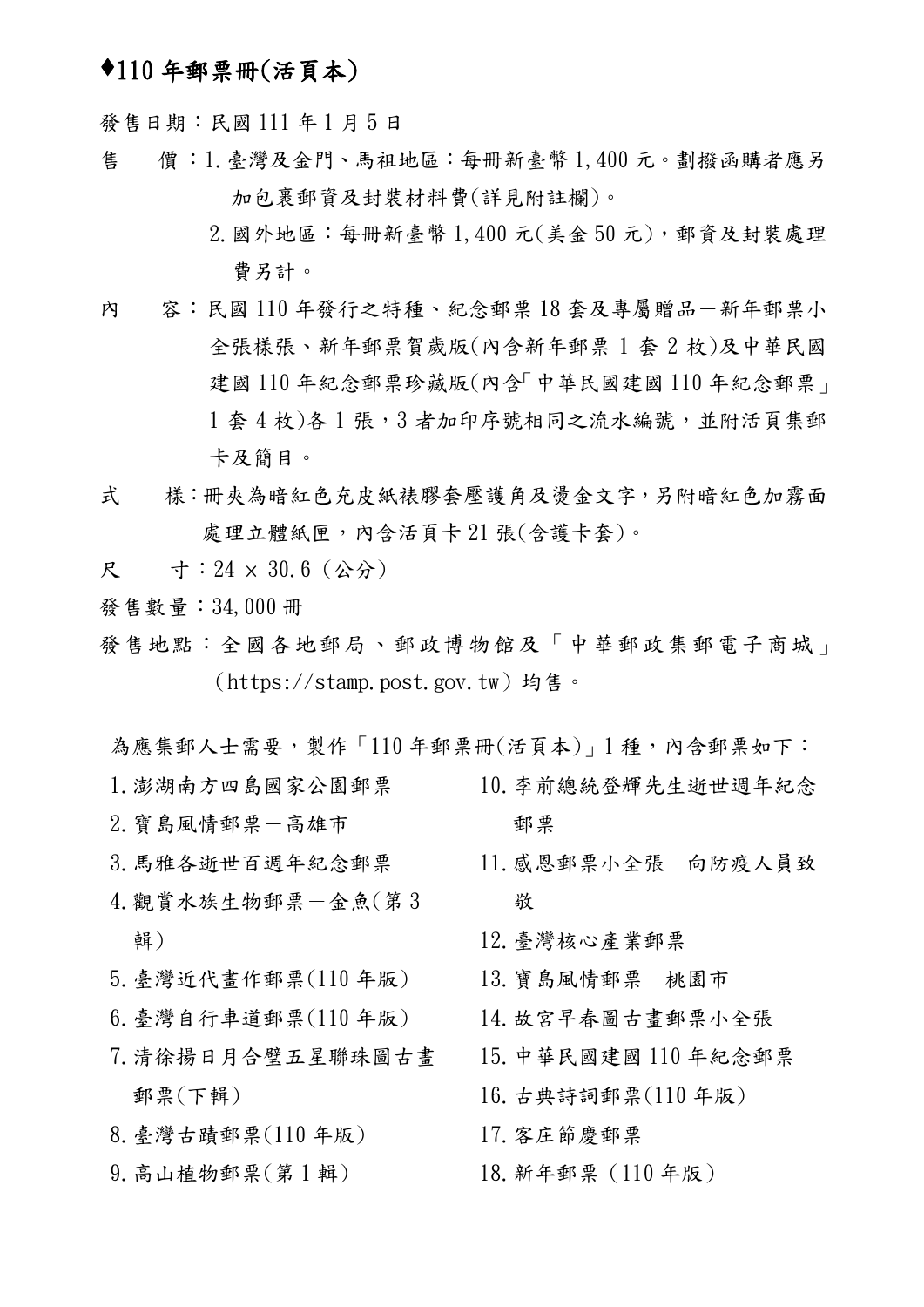### 110 年郵票冊(精裝本)

發售日期:民國 111 年 1 月 5 日

- 售 價:1.臺灣及金門、馬祖地區:每冊新臺幣 1,400 元。劃撥函購者應另 加包裹郵資及封裝材料費(詳見附註欄)。
	- 2.國外地區:每冊新臺幣 1,400 元(美金 50 元),郵資及封裝處理費 另計。
- 內 容: 1.民國110年發行之特種、紀念郵票18套及專屬贈品一新年郵票小 全張樣張、新年郵票賀歲版(內含新年郵票 1 套 2 枚)及中華民國 建國110年紀念郵票珍藏版(內含「中華民國建國110年紀念郵票」 1套4枚)各1張,3者加印序號相同之流水編號,以及相關說明 與簡目。
	- 2.精裝本郵票冊之冊身與郵票分開封裝,成組出售。郵票另以黑卡 封裝, 包含郵票 63 枚、小全張 3 張及專屬贈品 3 張。
- 尺 寸:21.2 × 28.2 (公分)
- 發售數量:136,000 冊
- 發售地點:全國各地郵局 、郵政博物館及「中華郵政集郵電子商城」 (https://stamp.post.gov.tw)均售。

 為應集郵人士需要,製作「110 年郵票冊(精裝本)」1 種。配合牛年主題, 冊匣及冊身封面以「牛」為主體意象,背景以銅錢結合一到十的數字吉祥話語 及臺灣傳統圖紋,期許新的一年能「扭(牛)轉乾(錢)坤」,福運連連。內 頁每套郵票版面穿插精美圖片及發行首日郵戳、紀念郵戳圖案,搭配兼具知識 與教育性的中英雙語文字說明,並列郵票設計師名錄及其設計理念,值得珍藏。 郵票及小全張圖案均以原寸彩色印製,上貼雙層透明護郵膠片,方便集郵人士 自行插置,增添收集趣味。本郵票冊由大觀視覺顧問股份有限公司設計,中華 彩色印刷股份有限公司印製。

附註:

劃撥函購收取費用如下:

- 1. 劃撥函購郵票冊(活頁本)1 冊至 5 冊,另加郵資新臺幣 110 元(郵政 3 號便 利箱);6冊至10冊,另加郵資新臺幣 220元(郵政3號便利箱),以此類 推。
- 2. 劃撥函購郵票冊(精裝本)1 冊至 5 冊,另加郵資新臺幣 80 元(郵政 1 號便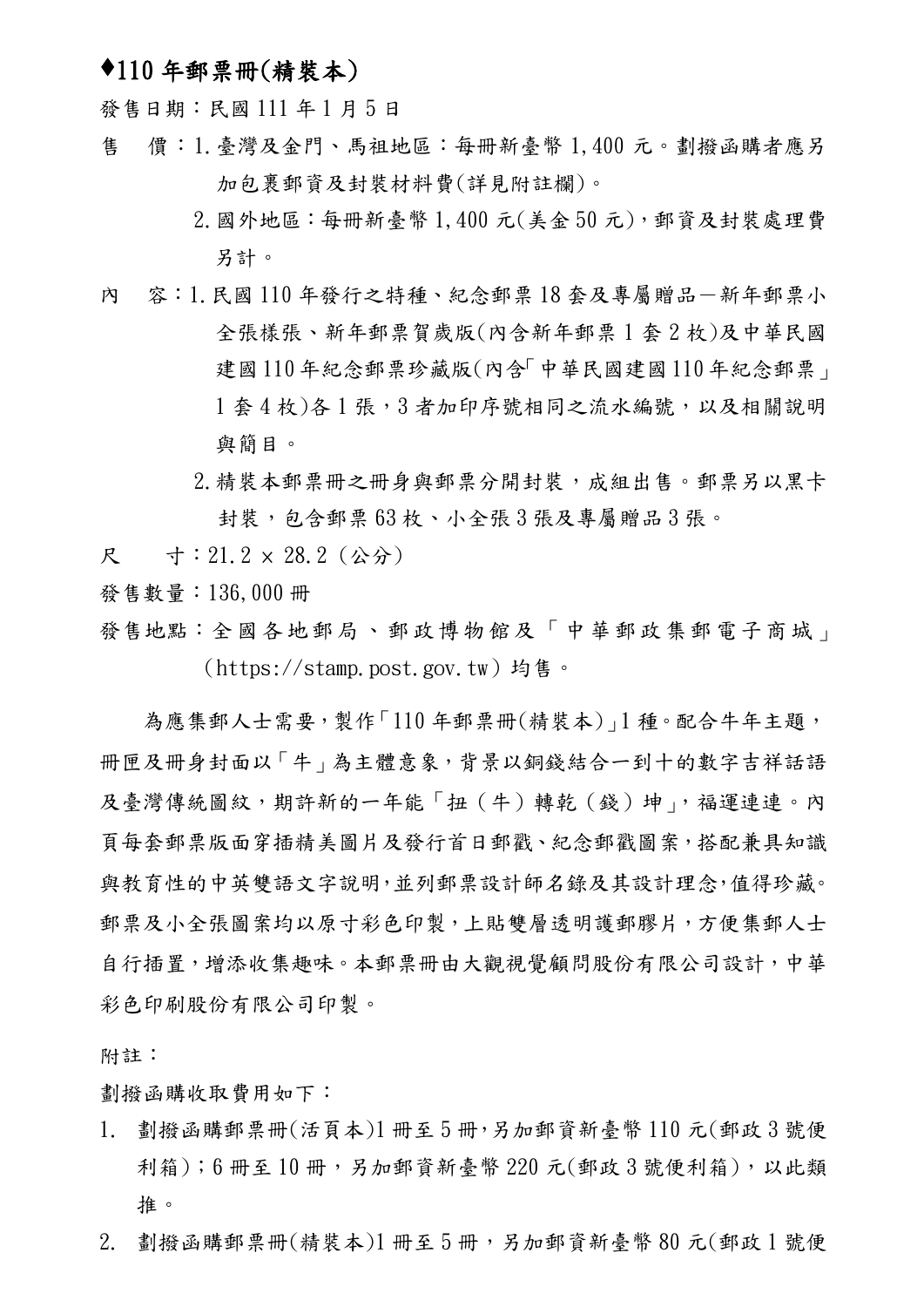利箱);6冊至10冊,另加郵資新臺幣160元(郵政1號便利箱),以此類 推。

3. 混合函購郵票冊(活頁本及精裝本)者,包裹郵資及封裝材料費用比照 1. 收取。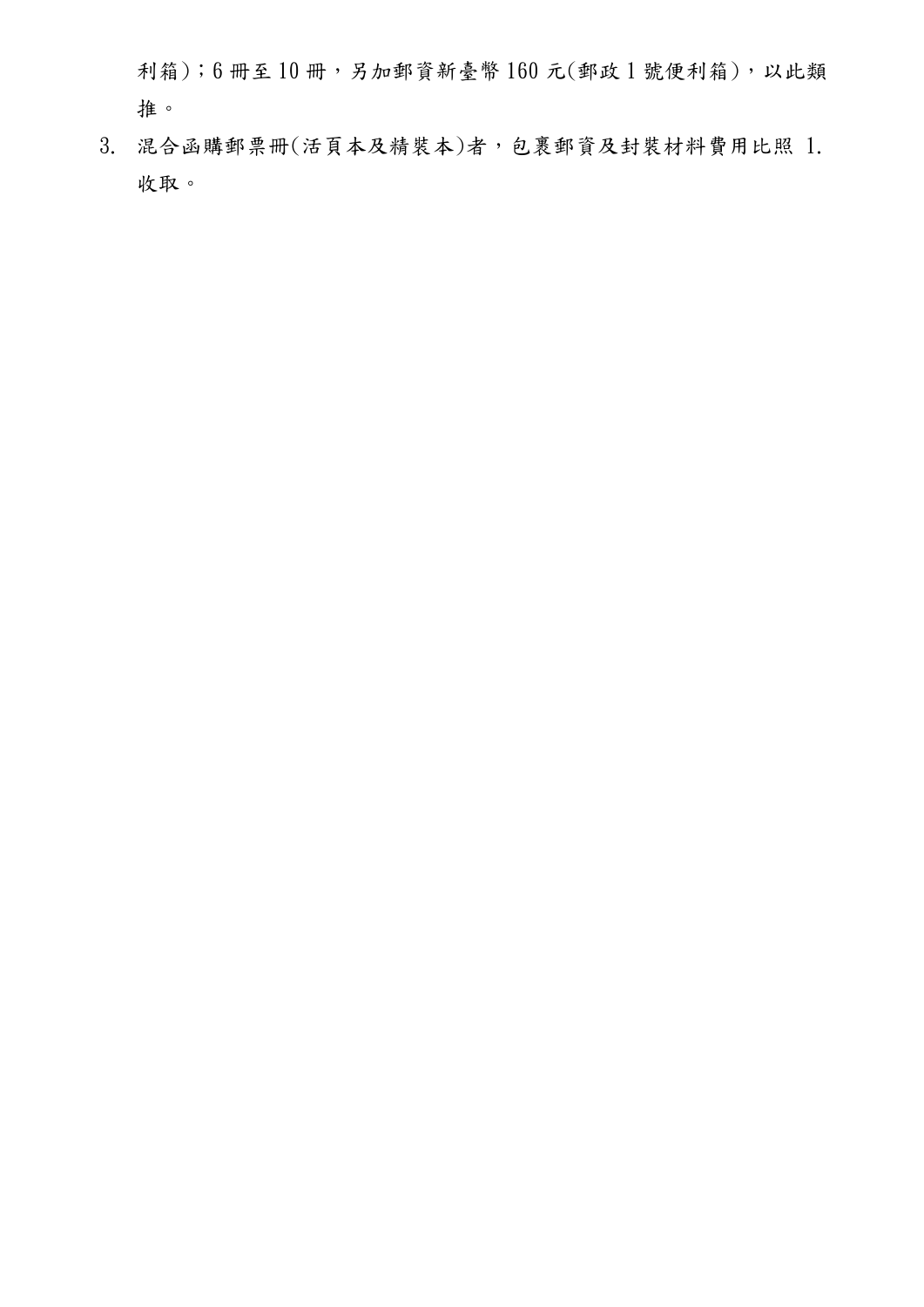### 110 年郵票冊刮獎促銷回饋活動

配合 110 年郵票冊之發行並回饋顧客,特舉辦本活動。活動期間內,顧客 購買本郵票冊(精裝本或活頁本)1 冊即附送刮刮卡1張,可當場刮獎及兌獎, 共有 144,000 個中獎機會。

一、活動期間:111 年 1 月 5 日(星期三)至 111 年 4 月 30 日(星期六)。

二、兌獎期間:111年1月5日 (星期三)至111年6月30日 (星期四),逾 期恕不受理。

三、兌獎地點:全國各地郵局及郵政博物館;特獎至三獎於獲獎者申請後,另 行通知領獎。

四、獎項內容:

| 獎 項 | 名額           | 奬<br>品<br>容<br>內                |
|-----|--------------|---------------------------------|
| 特 獎 | $\mathbf{1}$ | Apple iPhone 13 Pro Max 1TB 1 臺 |
| 頭 獎 | 3            | 喜迎瑞虎金鑄錠 · 銀鑄錠 · 銅章典藏組 1 組       |
| 二 獎 | 5            | iRobot Roomba 960 掃地機器人 1臺      |
| 三獎  | 10           | GARMIN vívosmart 4 智慧手環 1 支     |
| 四 獎 | 100          | $110$ 年郵票冊 $($ 精裝本 $)$ 1 冊      |
| 五獎  | 300          | 魅力香草生活郵票專冊 1冊                   |
| 六 獎 | 500          | 心花樣湯碗 1個                        |
| 七獎  | 800          | 清徐揚日月合璧珍藏摺(平裝) 1本               |
| 八獎  | 1,000        | 摺疊購物袋 1個                        |
| 九獎  | 2,000        | 臺灣風華印象明信片(上或下輯) 1 組             |
| 普獎  | 20,000       | 高山植物紙膠帶 1個                      |
| 祝福獎 | 119, 281     | 春遊臺灣十分幸福 個人化郵票 1 枚              |
| 合計  | 144,000      |                                 |

附註:1.獎品規格配備、款式及顏色皆以實物為準,中獎人不得指定獎項內容或更換。 2.四獎至普獎獎品若送完,以其他等值集郵票品或集郵商品代替,祝福獎「不得」 以其他等值集郵票品或集郵商品代替。

五、其他詳情,請瀏覽本公司網站消息([http://www.post.gov.tw](https://stamp.post.gov.tw/))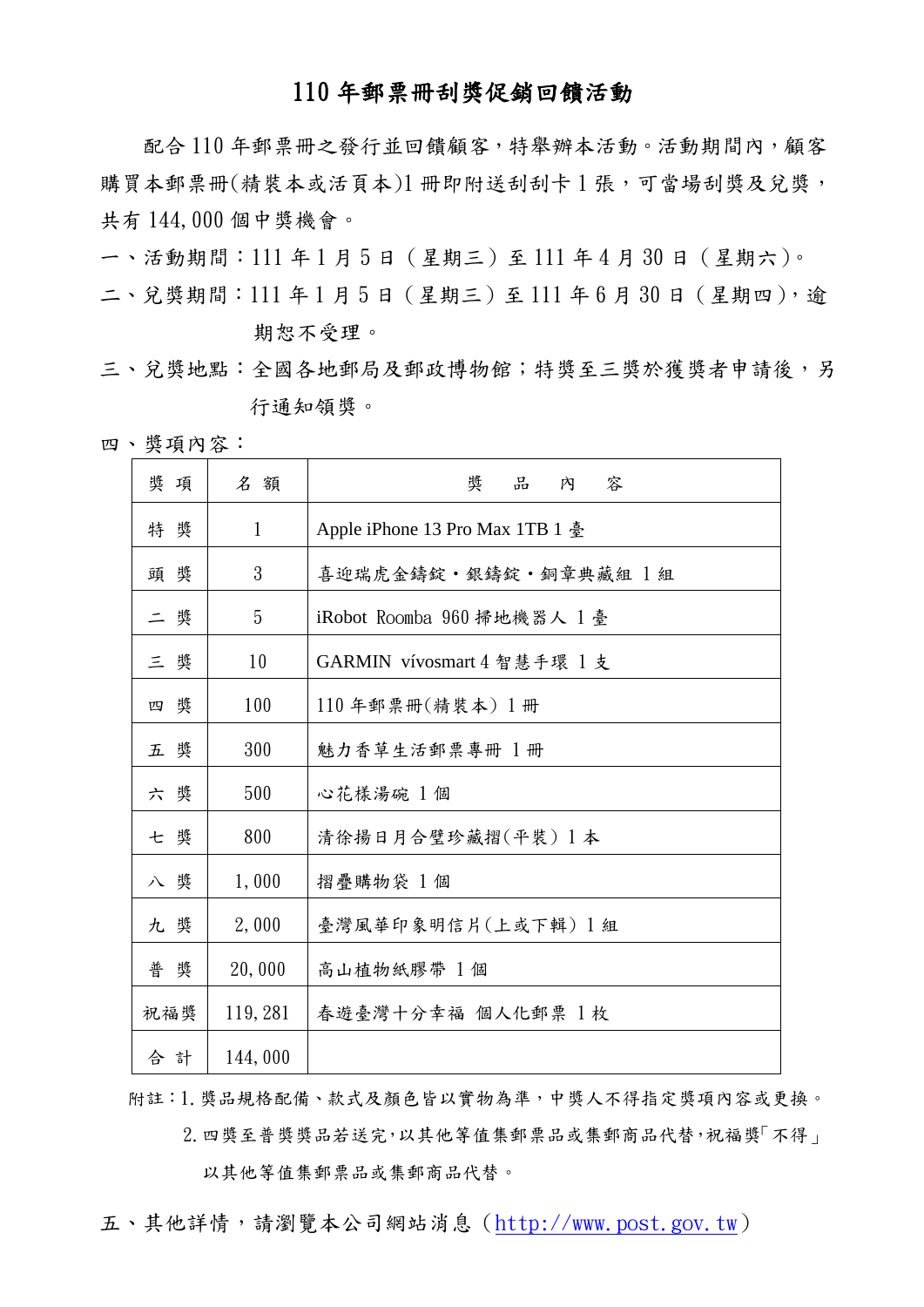# STAMP ALBUM 2021 (Loose-leaf Hardback) STAMP YEARBOOK 2021 (Hardback)







## http://www.post.gov.tw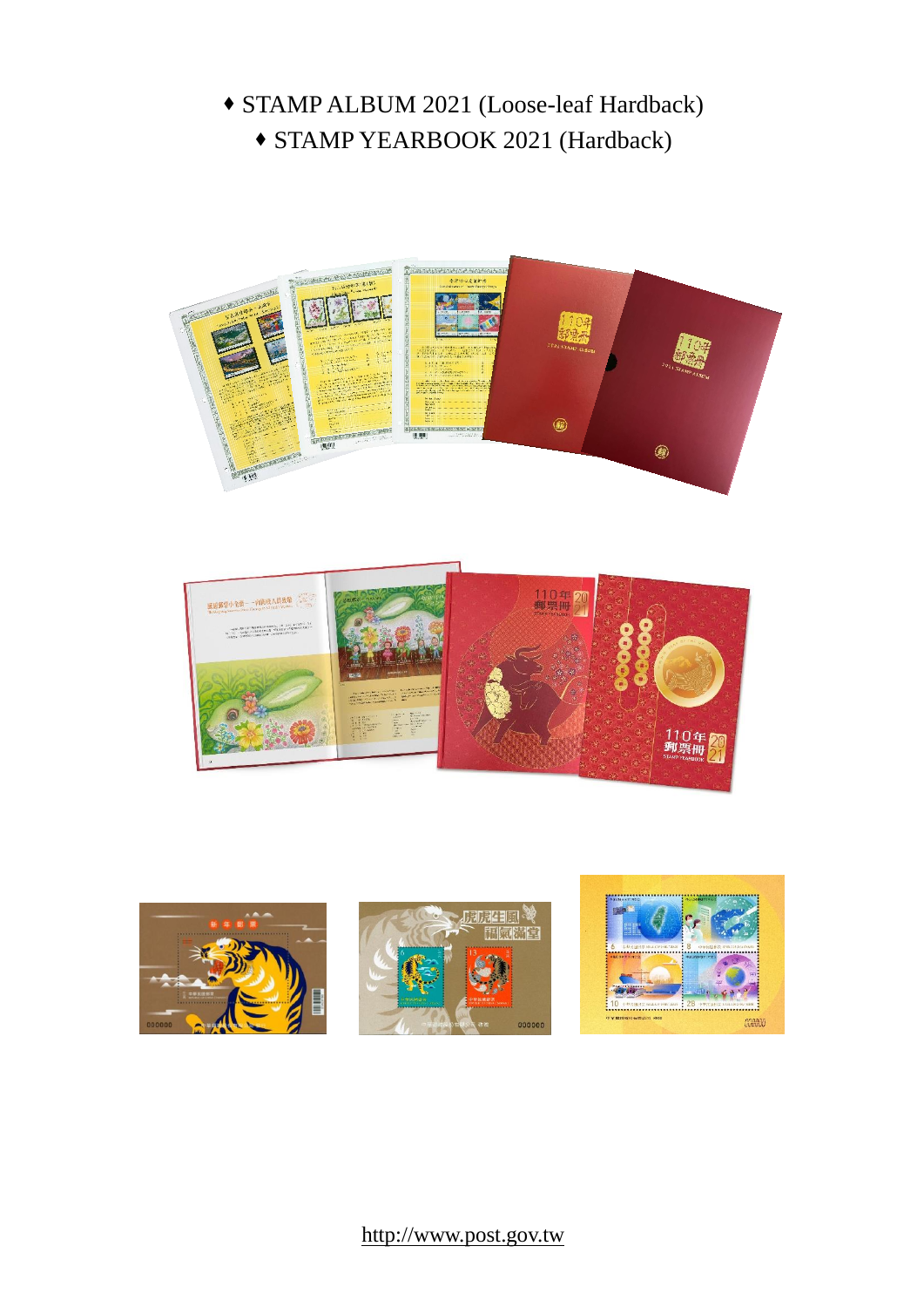### **STAMP ALBUM 2021 (Loose-leaf Hardback)**

First day of issue: January 5, 2022

- Prices: 1. NT\$1,400 (An additional postage and service fee will be charged if it is acquired through the mail.)
	- 2. NT\$1,400 or US\$50 for orders from abroad. (Postage and service charge are extra.)
- Contents: Eighteen sets of postage stamps (63 stamps and 3 souvenir sheets) issued during the year 2021. Also included are 3 exclusive sheets. They are 1 specimen and 1 complimentary edition of New Year's Greeting Souvenir Sheet (Issue of 2021), and 110<sup>th</sup> Anniversary of the Founding of the Republic of China Commemorative Issue Limited Edition which comprises 1 set of four stamps of  $110<sup>th</sup>$  Anniversary of the Founding of the Republic of China Commemorative Issue. The complimentary edition of New Year's Greeting Souvenir Sheet (Issue of 2021) includes 1 set of two stamps of New Year's Greeting Postage Stamps (Issue of 2021). Each of the exclusive sheets bears the same serial number. Loose-leaf album page and catalogue page are also included.
- Pattern: Plastic binder cover with dark red leatherette paper cover pasted with plastic foil. Inside the album are 21 loose-leaf stamp pages.

Size of the album:  $24 \times 30.6$  (cm)

Quantity issued: 34,000 albums

Sales point: Post office branches throughout the country, Postal Museum and Postal Stamps Mall. [\(https://stamp.post.gov.tw\)](https://stamp.post.gov.tw/)

The table of the album's contents is as follows:

- 1. South Penghu Marine National Park Postage Stamps
- 2. Taiwan Scenery Postage Stamps Kaohsiung City
- 3. Centennial Anniversary of James L. Maxwell's Death Commemorative Issue
- 4. Aquatic Life Postage Stamps Goldfish (III)
- 5. Modern Taiwanese Paintings Postage Stamps (Issue of 2021)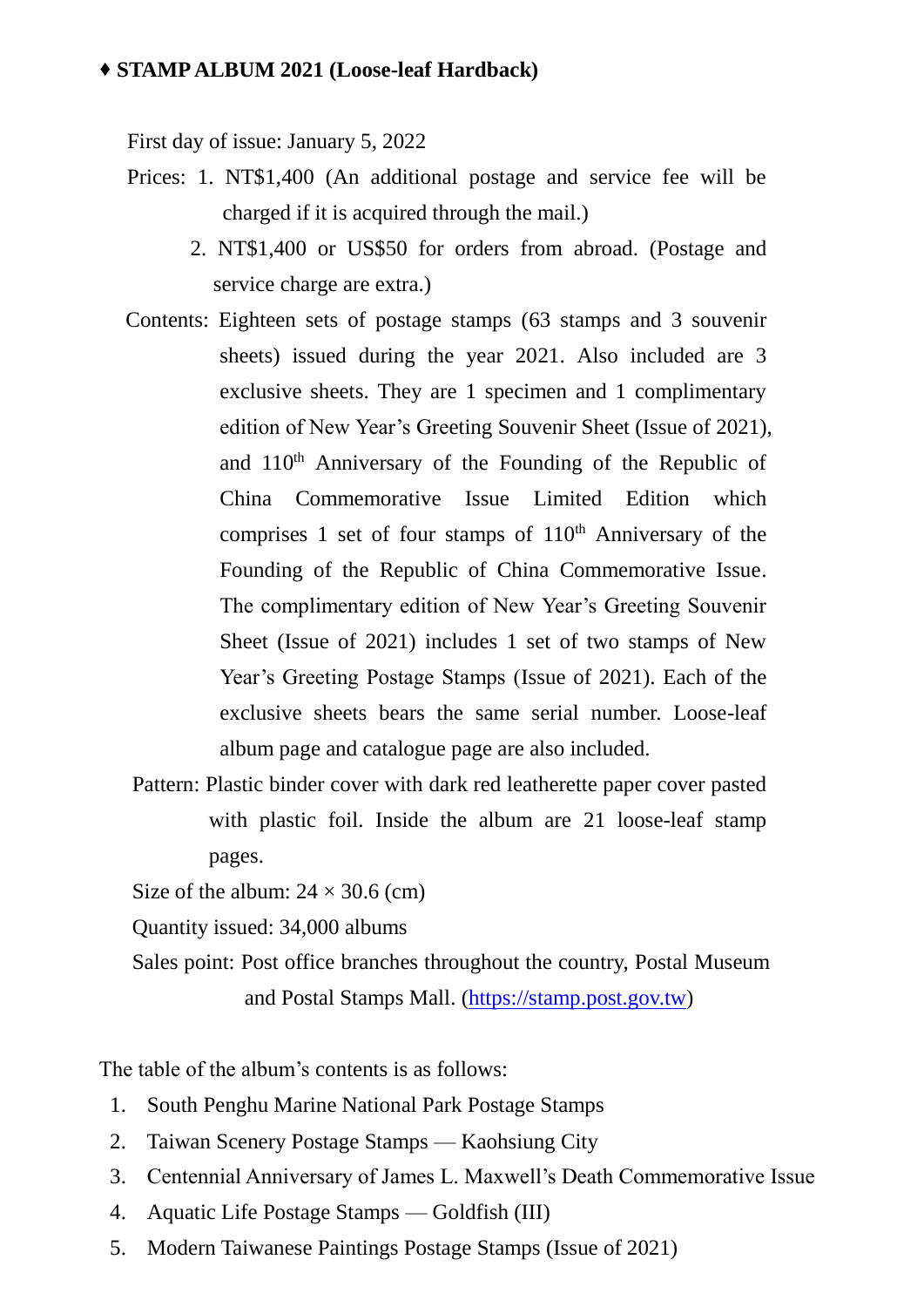- 6. Bike Paths of Taiwan Postage Stamps (Issue of 2021)
- 7. Ancient Chinese Paintings Postage Stamps: "Syzygy of the Sun, Moon, and the Five Planets" by Xu Yang, Qing Dynasty (II)
- 8. Taiwan Relics Postage Stamps (Issue of 2021)
- 9. Alpine Plants Postage Stamps (I)
- 10. Anniversary of the Death of Former President Lee Teng-hui Commemorative Issue
- 11. Thanksgiving Souvenir Sheet: Homage to All Health Workers
- 12. Core Industries of Taiwan Postage Stamps
- 13. Taiwan Scenery Postage Stamps Taoyuan City
- 14. Ancient Chinese Painting "Early Spring" from the National Palace Museum Souvenir Sheet
- 15. 110th Anniversary of the Founding of the Republic of China Commemorative Issue
- 16. Classical Chinese Poetry Postage Stamps (Issue of 2021)
- 17. Hakka Festivals Postage Stamps
- 18. New Year's Greeting Postage Stamps (Issue of 2021)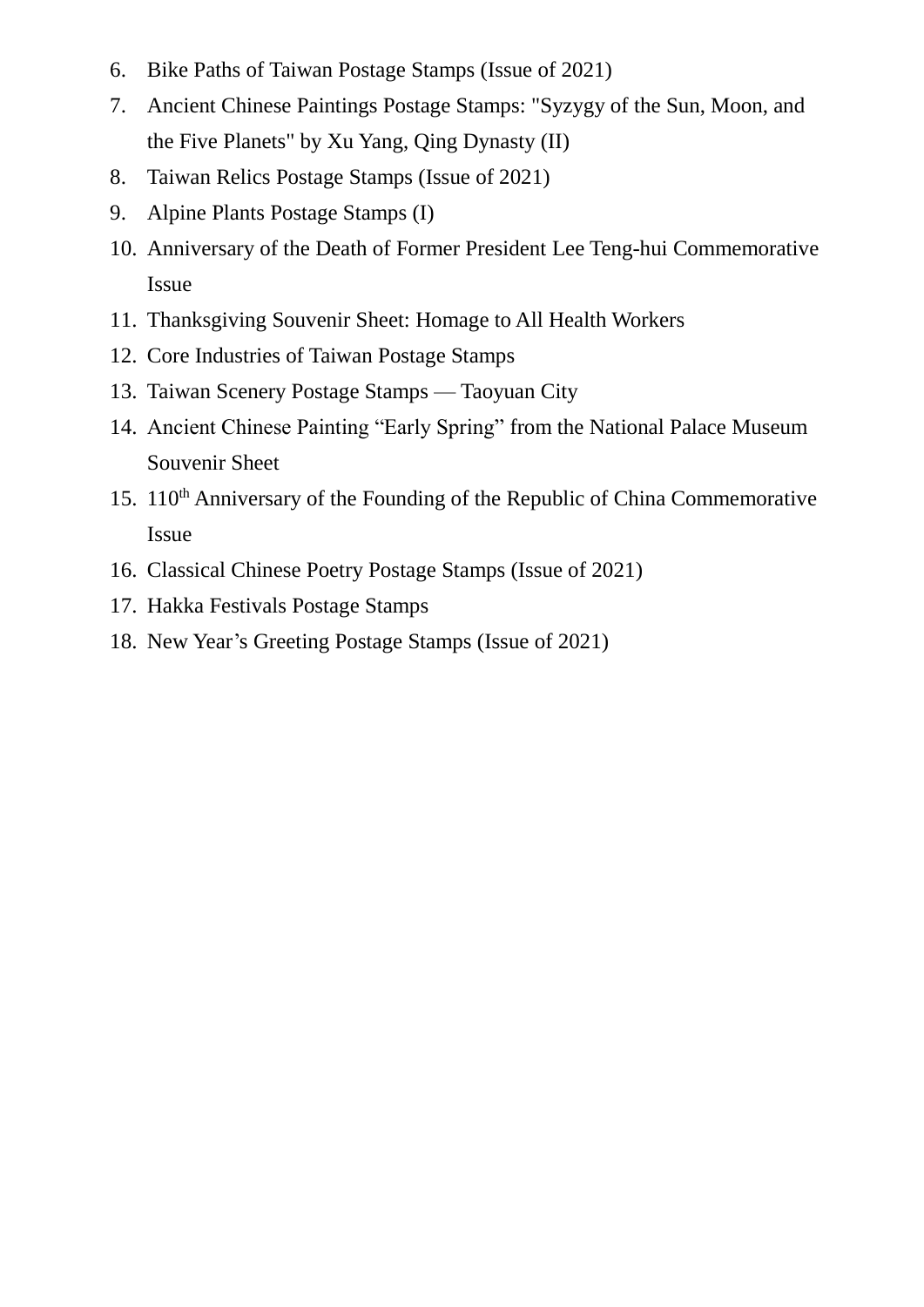#### **STAMP YEARBOOK 2021 (Hardback)**

First day of issue: January 5, 2022

- Prices: 1. NT\$1,400 (An additional postage and service fee will be charged if it is acquired through the mail.)
	- 2. NT\$1,400 or US\$50 for orders from abroad. (Postage and service charge are extra.)
- Contents: 1. Eighteen sets of postage stamps (63 stamps and 3 souvenir sheets) issued during the year 2021. Also included are 3 exclusive sheets. They are 1 specimen and 1 complimentary edition of New Year's Greeting Souvenir Sheet (Issue of  $2021$ ), and  $110<sup>th</sup>$  Anniversary of the Founding of the Republic of China Commemorative Issue Limited Edition which comprises 1 set of four stamps of  $110<sup>th</sup>$  Anniversary of the Founding of the Republic of China Commemorative Issue. The complimentary edition of New Year's Greeting Souvenir Sheet (Issue of 2021) includes 1 set of two stamps of New Year's Greeting Postage Stamps (Issue of 2021). Each of the exclusive sheets bears the same serial number.
	- 2. The stamp yearbook and the attached postage stamps are packed separately.

Size of the yearbook:  $21.2 \times 28.2$  (cm)

Quantity issued: 136,000 yearbooks

Sales point: Post office branches throughout the country, Postal Museum and Postal Stamps Mall. [\(https://stamp.post.gov.tw\)](https://stamp.post.gov.tw/)

To meet stamp collectors' requirement, Chunghwa Post has issued a type of STAMP YEARBOOK 2021 (Hardback). This yearbook features auspicious oxen on the cover of its envelope and the cover of its body as main visual patterns. In addition to traditional Taiwanese patterns, it includes a string of ten ancient coins with propitious words in the background. Expressing the notion of "turning one's luck for the better," the composition anticipates a coming year that will be characterized by peace and good fortune. Each yearbook page is printed with relative pictures, first day cancellations and commemorative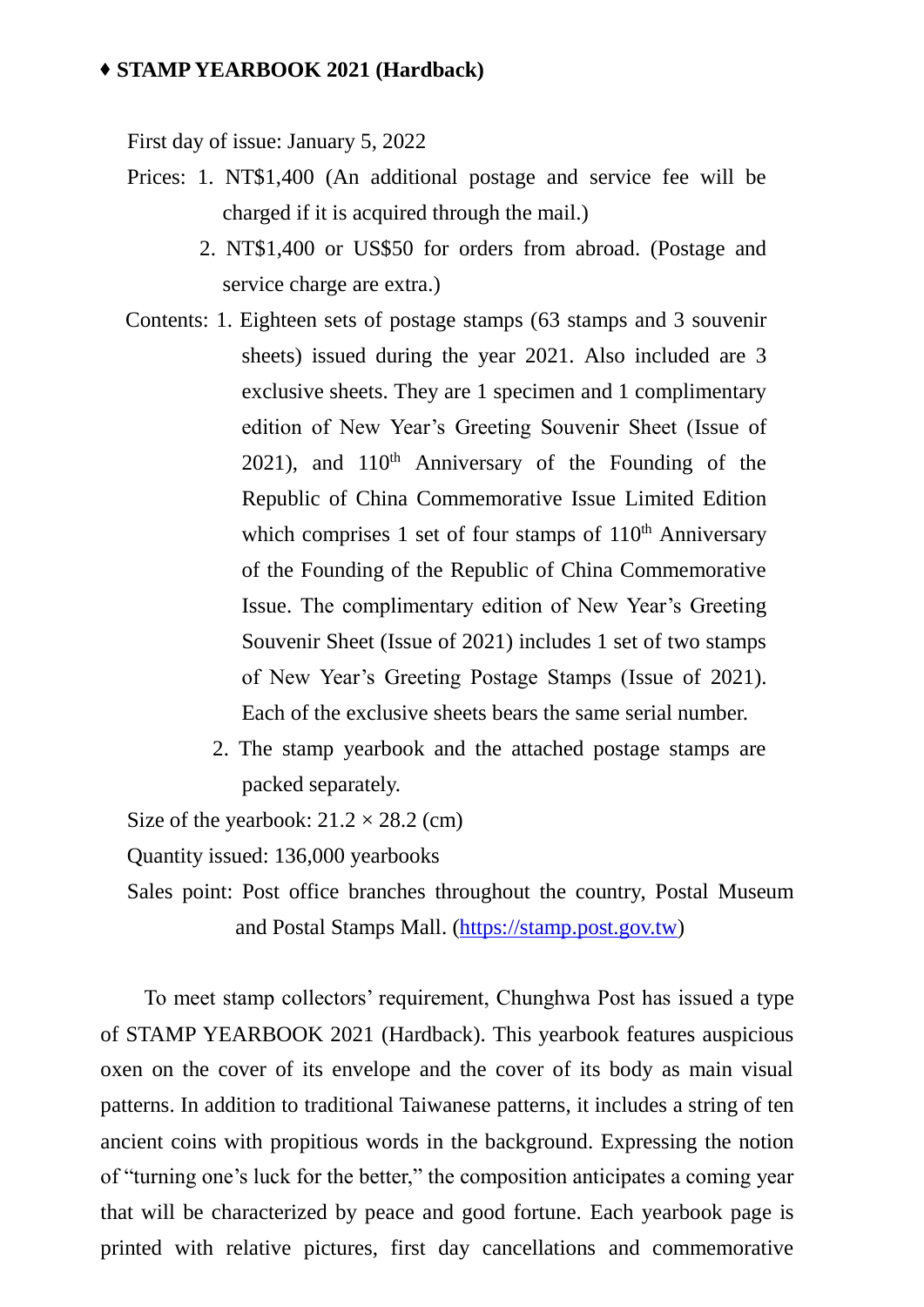cachets if any. Introductions of the stamp designers and their design beliefs are also listed in order to tell the stories behind the stamps to the collectors. This yearbook is highly valued as a collectible. The patterns of stamps and souvenir sheets are colorfully printed on their original sizes and pasted with double transparent mounts thereon to facilitate collectors to insert their own. The yearbook was designed by Delta Design Corporation and printed by China Color Printing Co., Ltd.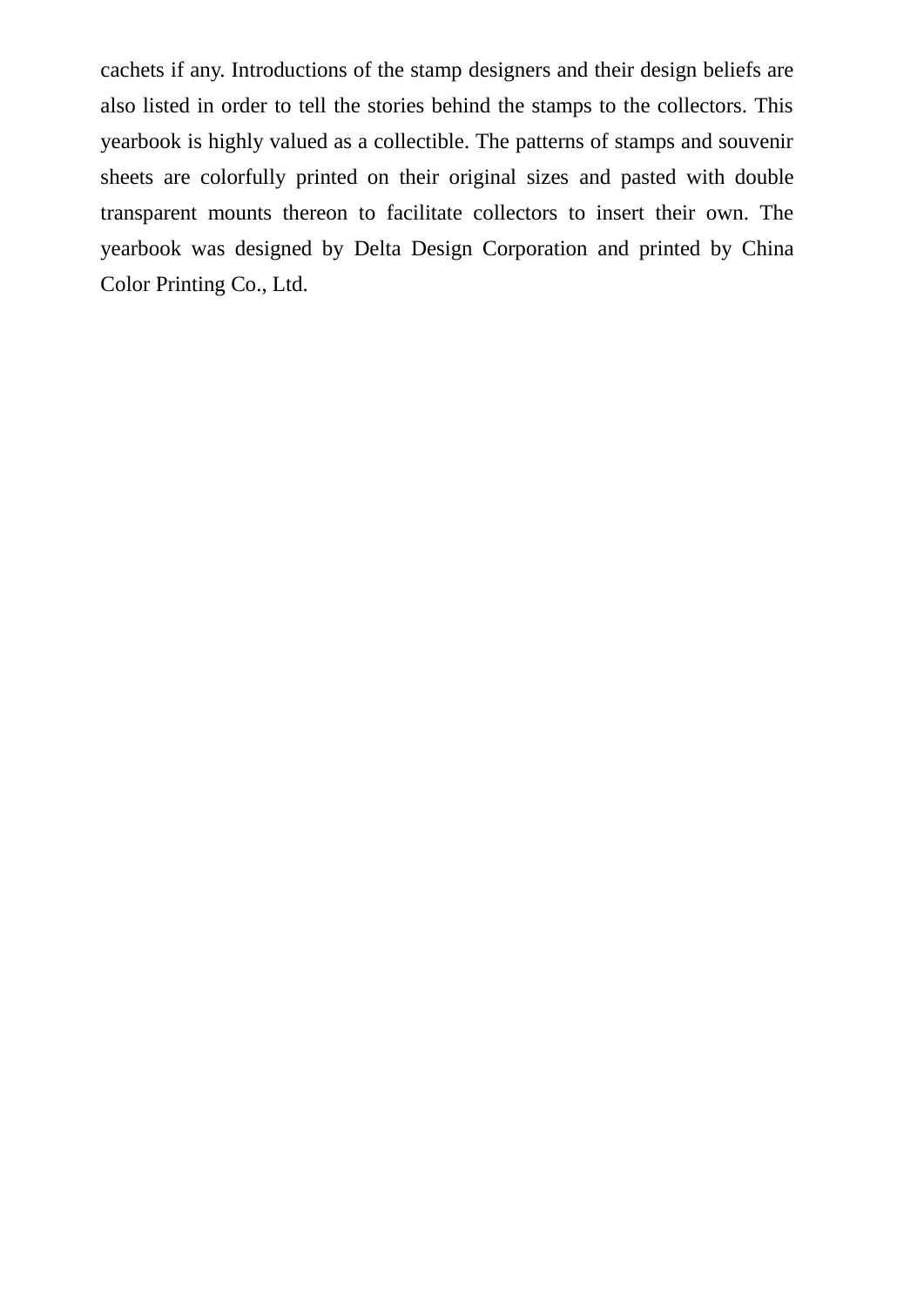### **"Scratch and Win" Promotion for the "Stamp Yearbook/Album 2021"**

This Post is offering a "Scratch and Win" promotion along with the release of its "Stamp Yearbook/Album 2021." During the promotional period, one will receive a free scratch card with each purchase of the item. A total of 144,000 prizes will be presented.

- 1. Promotional period: January 5 April 30, 2022.
- 2. Claim duration: January 5 June 30, 2022 at any post office branches. Claims will not be accepted behind time.
- 3. Grand, First, Second and Third Prize winners should contact the post office branches where he/she would like to receive the prize before claiming.
- **Number of Prizes** 1 Grand Prize and  $\vert$  one Apple iPhone 13 Pro Max 1TB 3 First Prizes one Lucky Tiger Collectable Set of Pure Gold Ingot, Fine Silver Ingots and High Relief Copper Medal 5 Second Prizes one iRobot Roomba 960 Robot Vacuum 10 Third Prizes one GARMIN vívosmart 4 Smart Wristband 100 Fourth Prizes and Tone Stamp Yearbook 2021(Hardback) 300 Fifth Prizes and Terb Garden Stamp Pictorial 500 Sixth Prizes | one Blooming Heart Soup Cup with Cover 800 Seventh Prizes one Ancient Chinese Paintings Stamp Collection: "Syzygy of the Sun, Moon, and the Five Planets" by Xu Yang, Qing Dynasty (Paperback) 1,000 Eighth Prizes one Foldable Shopping Bag 2,000 Ninth Prizes one Taiwan Scenery Impression Postal Cards (I) or (II) 20,000 Tenth Prizes and Supplemental Cone Alpine Plants Paper Tape 119,281 Consolation Prizes one sheet of Personal Greeting Stamps – Spring in Taiwan
- 4. Prizes:

Remark: Value of the prizes may vary. This Post reserves the right to replace any prize with items of similar value without prior notice. For customers' convenience, once the said prizes for Fourth Prize to Tenth Prize are given out, the organizer has the right to exchange them for other philatelic items with equivalent value. We don't accept exchanging Consolation Prizes for